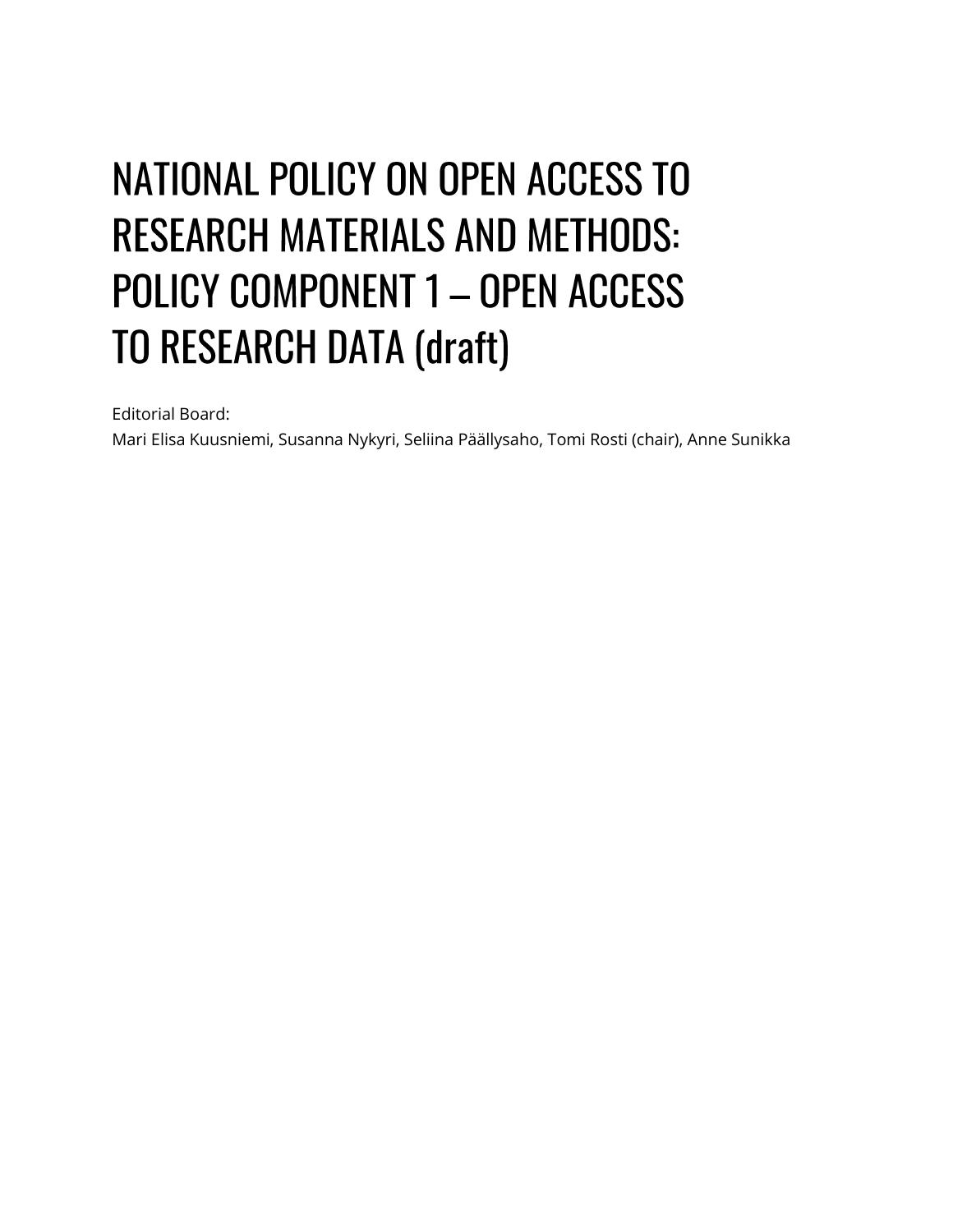## **TABLE OF CONTENTS**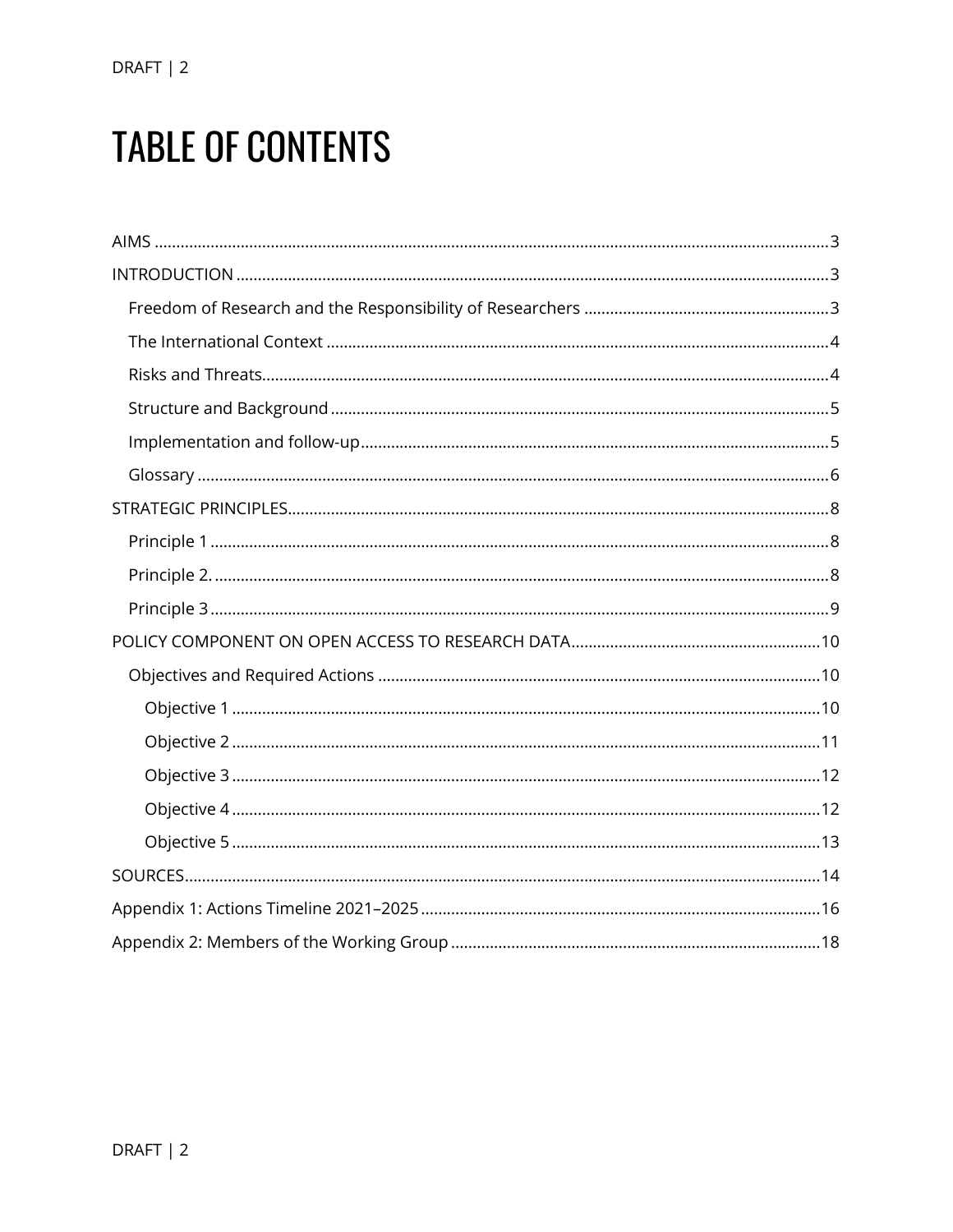# <span id="page-2-0"></span>**AIMS**

Research materials and methods are as open as possible and as closed as necessary. Materials are managed appropriately in order to achieve the FAIR principles. Research methods and materials, including research data, are recognised as independent research outputs.

# <span id="page-2-1"></span>**INTRODUCTION**

This policy applies to research materials and methods as well as open access to the same.

On a general level, open research materials and methods improve the possibilities for verifying research and promote re-use of existing materials and methods. Openness makes it possible to increase global equality since collected materials and applied methods are made available to researchers worldwide, thus enhancing research activities and the emergence of new innovations. However, open materials also involve important ethical and legal issues that researchers need to be aware of.

#### <span id="page-2-2"></span>Freedom of Research and the Responsibility of Researchers

This policy is the result of cooperation within the Finnish research community and thus a shared vision for the direction of open access to research materials and methods. Its aim is to achieve openness in a way that supports and increases the freedom of the researcher and their ability to share research-based knowledge. Researchers' task is to conduct the best quality research, which in turn includes responsible management of research materials and methods. A repository is selected for research materials and methods that best suits each type of material. Use of open research data and methods may be unrestricted or restricted, and a request for authorisation from the researchers who have collected the material may be required.

The research community must guarantee incentives and structures for opening research materials and methods in a way that supports researchers' work and equality and respects the work they do with regards to producing research materials and methods.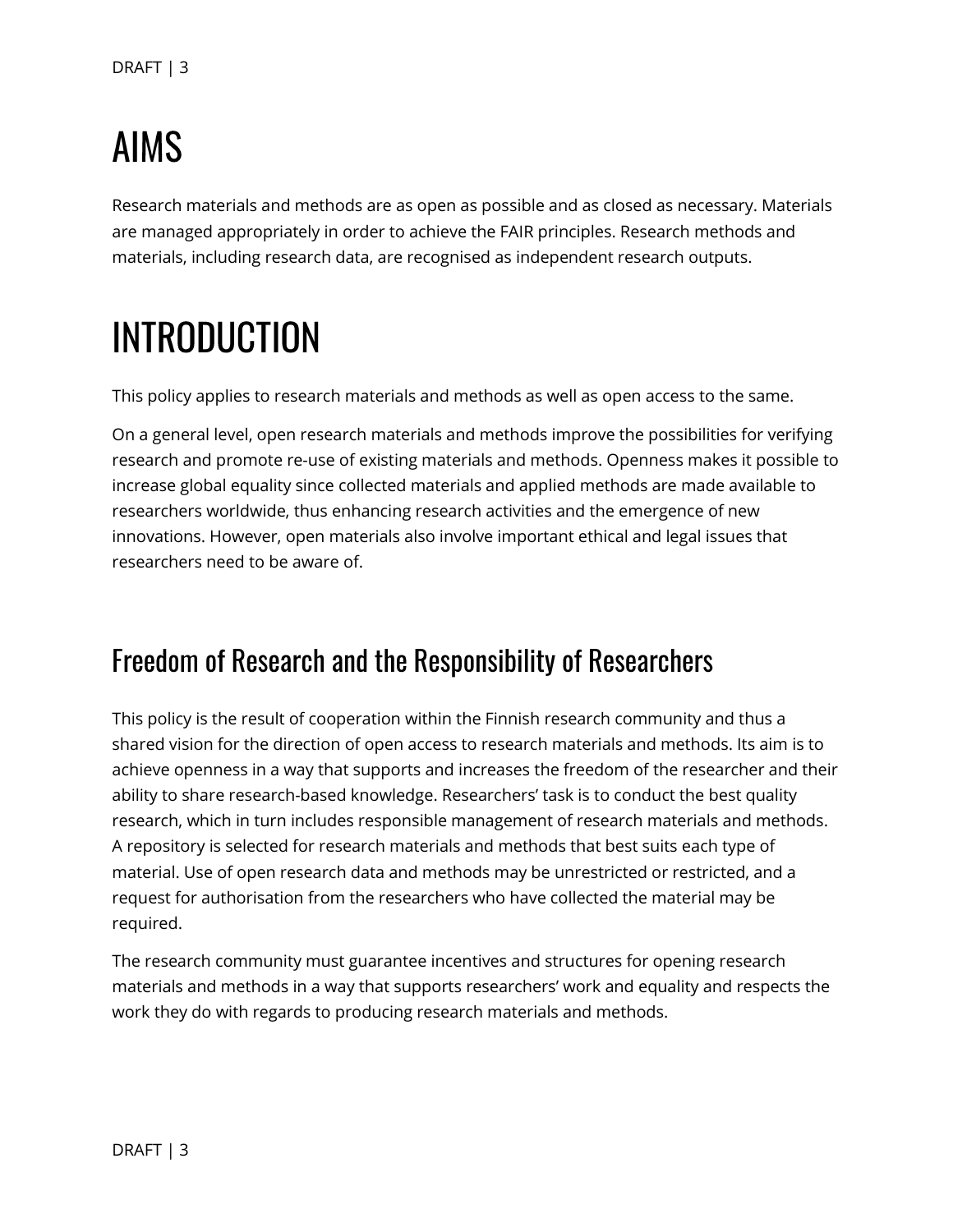### <span id="page-3-0"></span>**The International Context**

This policy has been drawn up using the extensive domestic and international work that is and has been carried out to promote transparency of research materials. Good summaries of this work are, for example, (LERU 2018) $^1$  and (EC 2018) $^2$ .

By ensuring that the Finnish policy is in line with international developments, the Finnish research community is involved in creating shared international practices in this rapidly developing and expanding field. Finland has extensive representation in the EOSC (European Open Science Cloud) community, which ensures a European dialogue. The Finnish research community is part of a dialogue through which it can acquire good practices and be involved in creating functional solutions.

### <span id="page-3-1"></span>**Risks and Threats**

This policy includes identified risks. The opening of research materials and methods is founded on good data management. Implementing good scientific practices and good data management requires resources during the entire life cycle of research materials and methods, which in turns requires a commitment from organisations to maintain these. In addition, researchers are concerned about opening sensitive and confidential research materials and methods. In this context, different degrees of openness should be taken into account, and in some cases it is sufficient to open descriptive data. Opening research data and methods raises legal issues as well as the legal protection of researchers.

Research funders require open research materials and methods, and applicants risk lower levels of funding if the services and expertise necessary for openness are unavailable or insufficient.

<sup>&</sup>lt;sup>1</sup>LERU (League of European Research Universities) 2018: Open Science and its Role in Universities: A [Roadmap for Cultural Change](https://www.leru.org/publications/open-science-and-its-role-in-universities-a-roadmap-for-cultural-change)

<sup>&</sup>lt;sup>2</sup> European Commission 2018: Turning FAIR into Reality. Final report and action plan from the European [Commission expert group on FAIR data](https://op.europa.eu/en/publication-detail/-/publication/7769a148-f1f6-11e8-9982-01aa75ed71a1/language-en/format-PDF/source-80611283)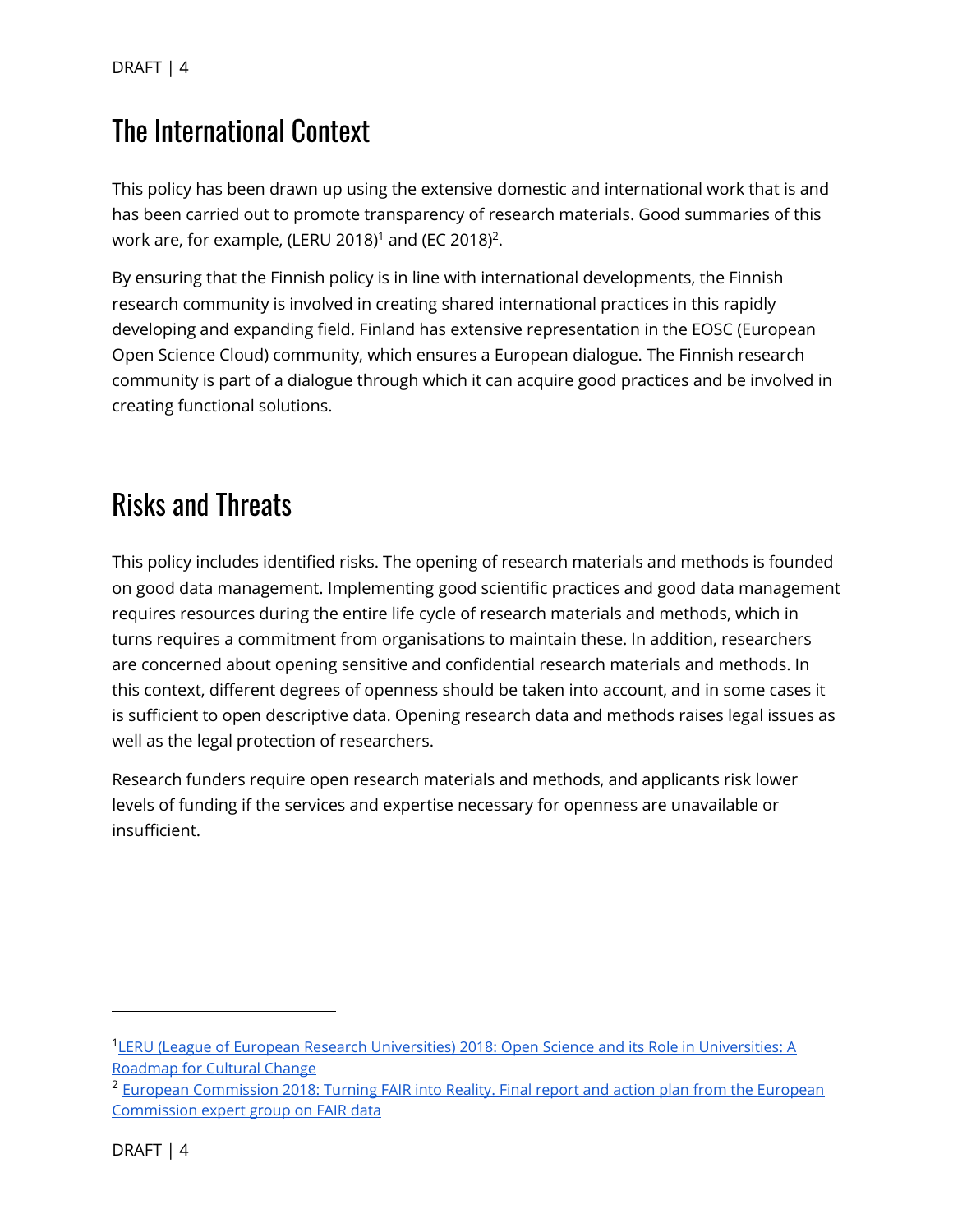DRAFT | 5

#### <span id="page-4-0"></span>**Structure and Background**

This policy has been drawn up by the Finnish research community. A working group assembled by the open data expert panel at the Federation of Finnish Learned Societies' Open Science and Research Coordination has been responsible for its progress, and the work has been guided by the Open Science National Steering Group. This policy component supports the [Declaration of](https://avointiede.fi/fi/julistus)  [Open Science and Research 2020](https://avointiede.fi/fi/julistus)–2025.

This policy on open access to research materials and methods consists of strategic principles for the whole policy, as well as policy components that define objectives and measures for each field. The strategic principles define the general conditions for the pursuit of open access to research materials and methods. They spell out important principles for the research community, which must be adhered to in order to achieve openness. The strategic objectives set out in policy components are mainly time-bound goals, and they are accompanied by concrete measures. The changing international environment affects objectives and measures more quickly than principles.

#### <span id="page-4-1"></span>Implementation and follow-up

The Finnish research community as a whole is responsible for implementing The Policy for Open Access to Research Materials and Methods. The Open Science Coordination at the Federation of Finnish Learned Societies oversees its follow-up. The Coordination is also responsible for supporting and promoting continuous discussion in order to achieve the objectives and ensuring that the policy is up-to-date. The policy will be revised in 2024. The mechanisms for following up research materials and methods are still being developed.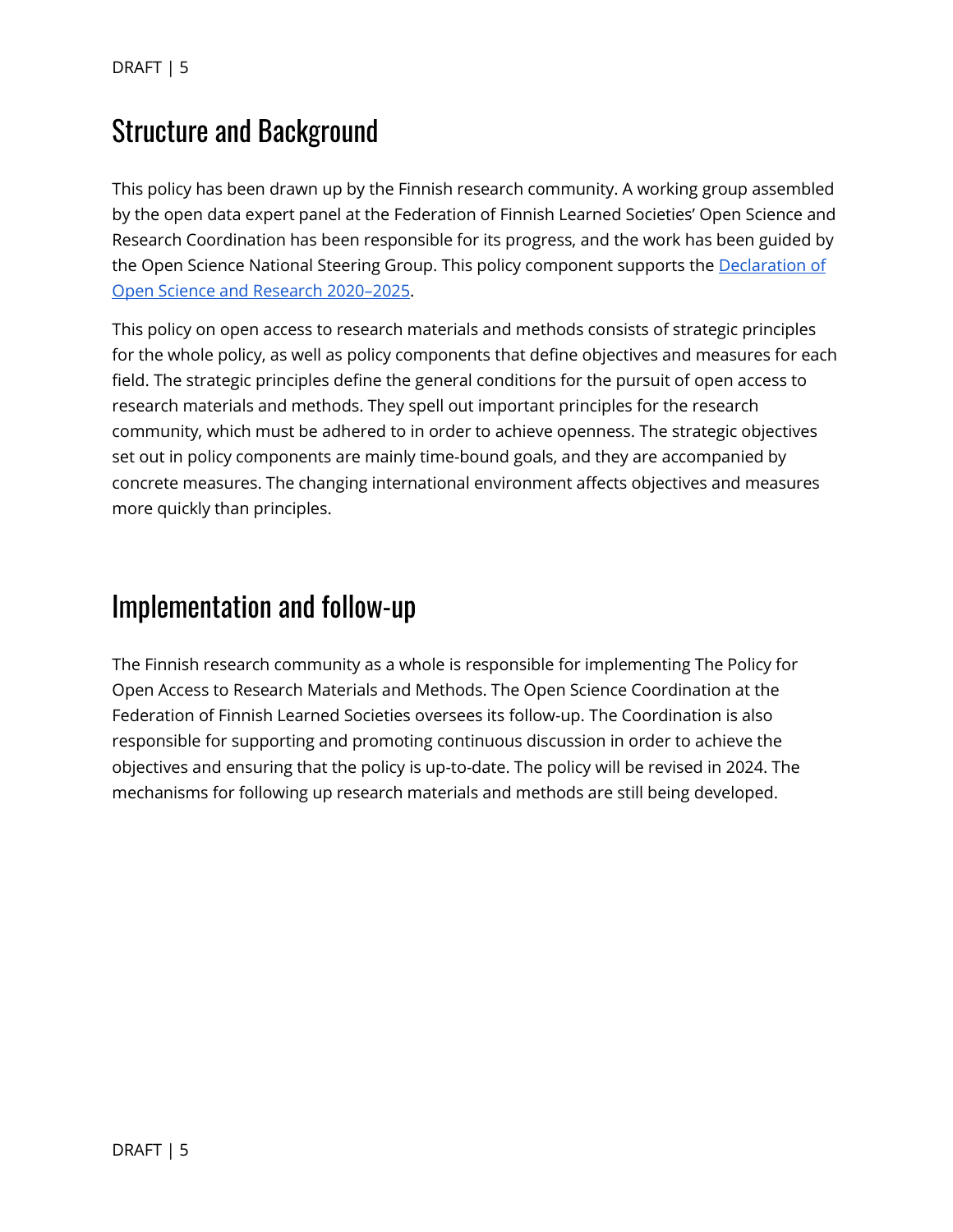DRAFT | 6

### <span id="page-5-0"></span>Glossary

This glossary has been created with the readability and adequate comprehension of this document in mind. It should not be interpreted as the working group's proposal for concepts, terms and definitions. The vocabulary in this area is different in different disciplines. There is also a great deal of variation in usage in legislation. The terms may even be defined in completely opposite ways in different contexts. Due to the variation among disciplines, a wellestablished vocabulary will never emerge, and those who work on the subject will have to define the terms as they see fit.

**Research material** is a resource used by a researcher or group during the research process, i.e. basic scientific research material in digital, analogue or physical form. Research material is a broader concept than research data and covers, for example, source literature (e.g. documents) and samples (e.g. blood samples, mosses).

**Research data** are research materials that have been collected, observed, measured or created to verify research results. Research data may be in digital, analogue or physical form (e.g. laboratory journals).

**Metadata** refers to information on the context, content and structure, management and processing of research data and information describing its compilation.<sup>3</sup>

**Open research data** means – in this policy component – that research data is findable, available, usable and shareable for other researchers. Open access to research data requires good and responsible data management, but research data does not need to be fully available, and its use may have been restricted through licenses<sup>4</sup> or may be subject to an appropriate research permit.

Responsible use of research data containing personal, sensitive or confidential information requires that the researcher complies with both legislation and good research ethics. In such cases, however, it is often possible to open descriptive data, i.e. metadata.

**Good and responsible management of research data**: In this policy component, good management of research data means that research data and related descriptive data (metadata) are "created, preserved and organised in a manner which ensures that data remain accessible and reliable, and data protection and security are maintained over the whole data life cycle". <sup>5</sup> Furthermore, good management of research data in this specific context means that

<sup>&</sup>lt;sup>3</sup> [Translated from The Helsinki Term Bank for the Arts and Sciences \(in Finnish\)](https://tieteentermipankki.fi/wiki/Nimitys:tutkimusaineiston_metadata)

<sup>&</sup>lt;sup>4</sup> [Ball, A. \(2014\). 'How to License Research Data'. DCC How](http://www.dcc.ac.uk/resources/how-guides)-to Guides. Edinburgh: Digital Curation Centre.

<sup>&</sup>lt;sup>5</sup> <u>[Finnish Social Science Data Archive: Data Management Guidelines](https://www.fsd.tuni.fi/aineistonhallinta/en/index.html)</u> (accessed 29.6.2020)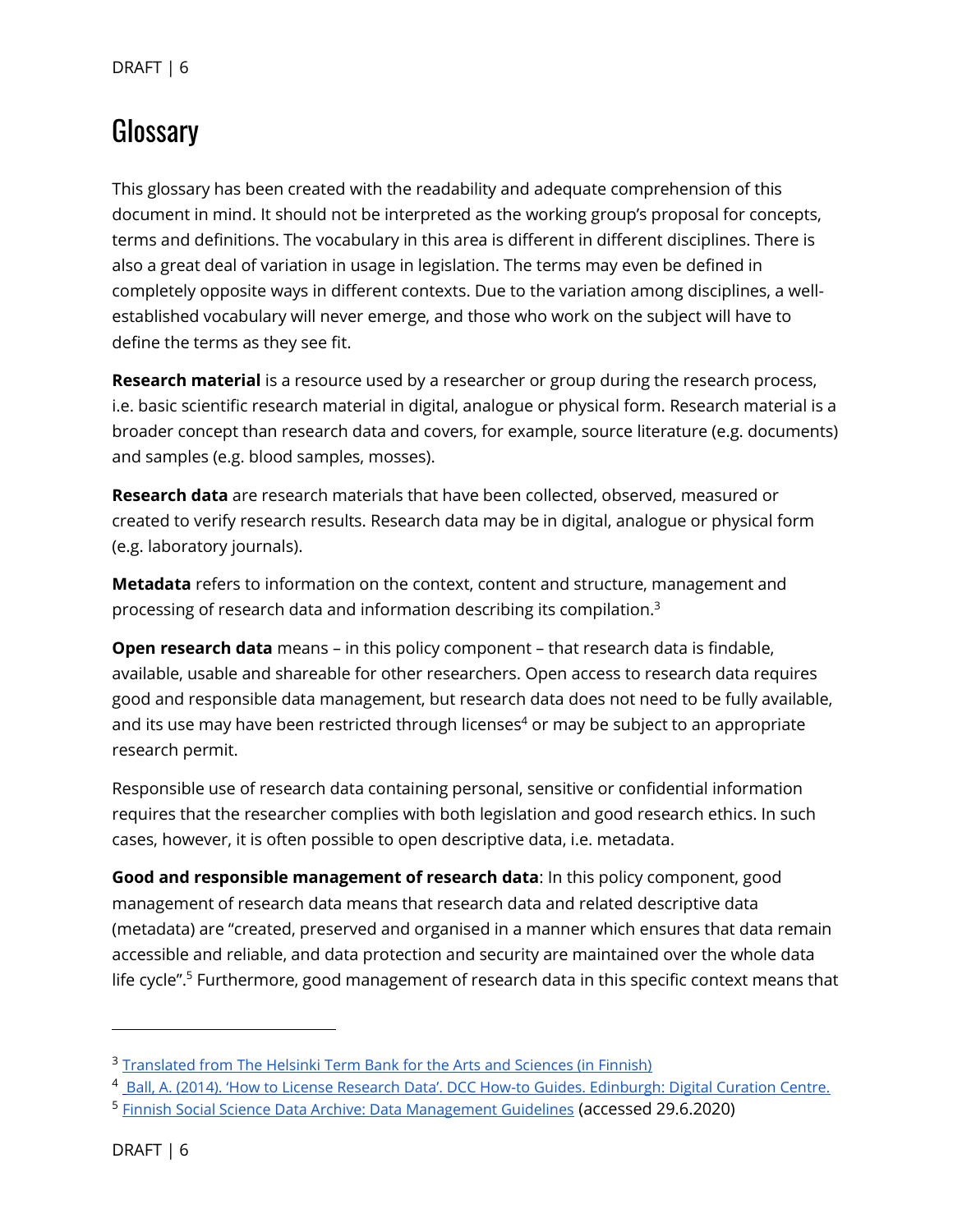at all stages of the research process, the "as open as possible" principle, the FAIR principles, and the principle of responsibility are taken into account. **Good research data management is a necessary prerequisite for open access.** Good research data management is assessed on the basis of the following perspectives:

- 1. The principle of **as open as possible, as closed as necessary**<sup>6</sup> requires that everything that can be made public and reusable is made so. At the same time it requires that data which cannot be made public and distributed is stored securely. Deciding what belongs to the previous and the latter is ultimately a matter for the researcher, with the support of their own organisation. Not opening data always requires justification.
- 2. The FAIR principles<sup>7</sup> refer to the quality of data in terms of its further use. The goal of the principles is to make research data:
	- **F**indable,
	- **A**ccessible,
	- **I**nteroperable,
	- **R**e-usable.

Research data and metadata that comply with the FAIR principles are semantically interoperable, i.e. so well structured, described, tagged, licensed and securely stored that they are machine-findable and -readable. Data fully in line with the FAIR principles is not yet possible in most disciplines because of lacking knowledge and services or the nature of the data.

- 3. In the context of this policy component, **responsible data management** means:
	- knowledge of and compliance with the principles of the relevant discipline
	- knowledge of and compliance with research ethics
	- knowledge of and compliance with legislation
	- knowledge of and compliance with information security and data/privacy protection

All forms of open materials require responsible management of research data. This in turn requires that research materials, research data and metadata are sustainably managed with information security, privacy, and research ethics in mind. Responsible data management and resulting possibility of open access to research materials are part of good scientific practice.

<sup>&</sup>lt;sup>6</sup> [European Commission, DG Research & Innovation \(2016\). Guidelines](https://ec.europa.eu/research/participants/data/ref/h2020/grants_manual/hi/oa_pilot/h2020-hi-oa-data-mgt_en.pdf) on Fair Data Management in [Horizon 2020.](https://ec.europa.eu/research/participants/data/ref/h2020/grants_manual/hi/oa_pilot/h2020-hi-oa-data-mgt_en.pdf)

<sup>7</sup> [The FAIR-principles](https://www.force11.org/fairprinciples)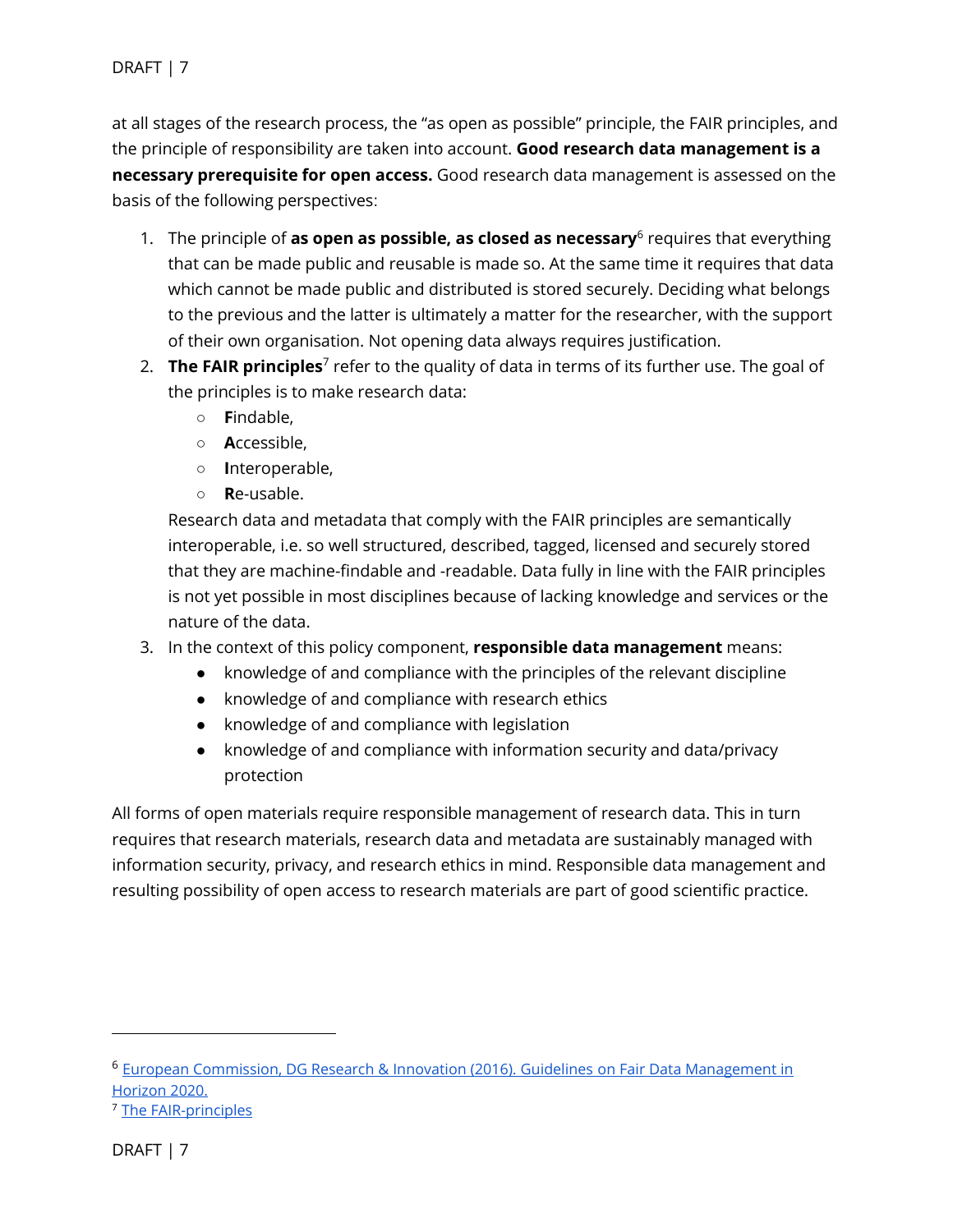## <span id="page-7-0"></span>**STRATEGIC PRINCIPLES**

#### <span id="page-7-1"></span>Principle 1: Research materials are opened only responsibly

Ensuring and following up the implementation of the principle:

- A. Initial review: The Open Science Coordination in coordination with The Finnish National Board on Research Integrity (TENK) will investigate the fulfillment of good scientific practice
- B. Continuous review: The Open Science Coordination will follow up the achievement of good scientific practice in cooperation with The Finnish National Board on Research Integrity (TENK).

### <span id="page-7-2"></span>Principle 2: Researchers have access to data management infrastructure and services, and they are developed in a researcherdriven manner.

Ensuring and following up the implementation of the principle:

- A. Initial review: During 2021 The Open Science Coordination will, in cooperation with research organisations and service providers, define an appropriate level for research infrastructures and services.
- B. Continuous review: By 2022 The Open Science Coordination will, in cooperation with research organisations, draw up a maturity level survey<sup>8</sup>, which can be used in the organisations' regular self-assessment. The goal of the self-assessment is to develop services and infrastructure. The Ministry of Education and Culture will observe the development of the organisations during the university performance target negotiations.

<sup>8</sup> Rans, J and Whyte, A. (2017). Using RISE, the Research Infrastructure Self-Evaluation Framework. Digital [Curation Centre, Edinburgh.](http://www.dcc.ac.uk/resources/how-guides)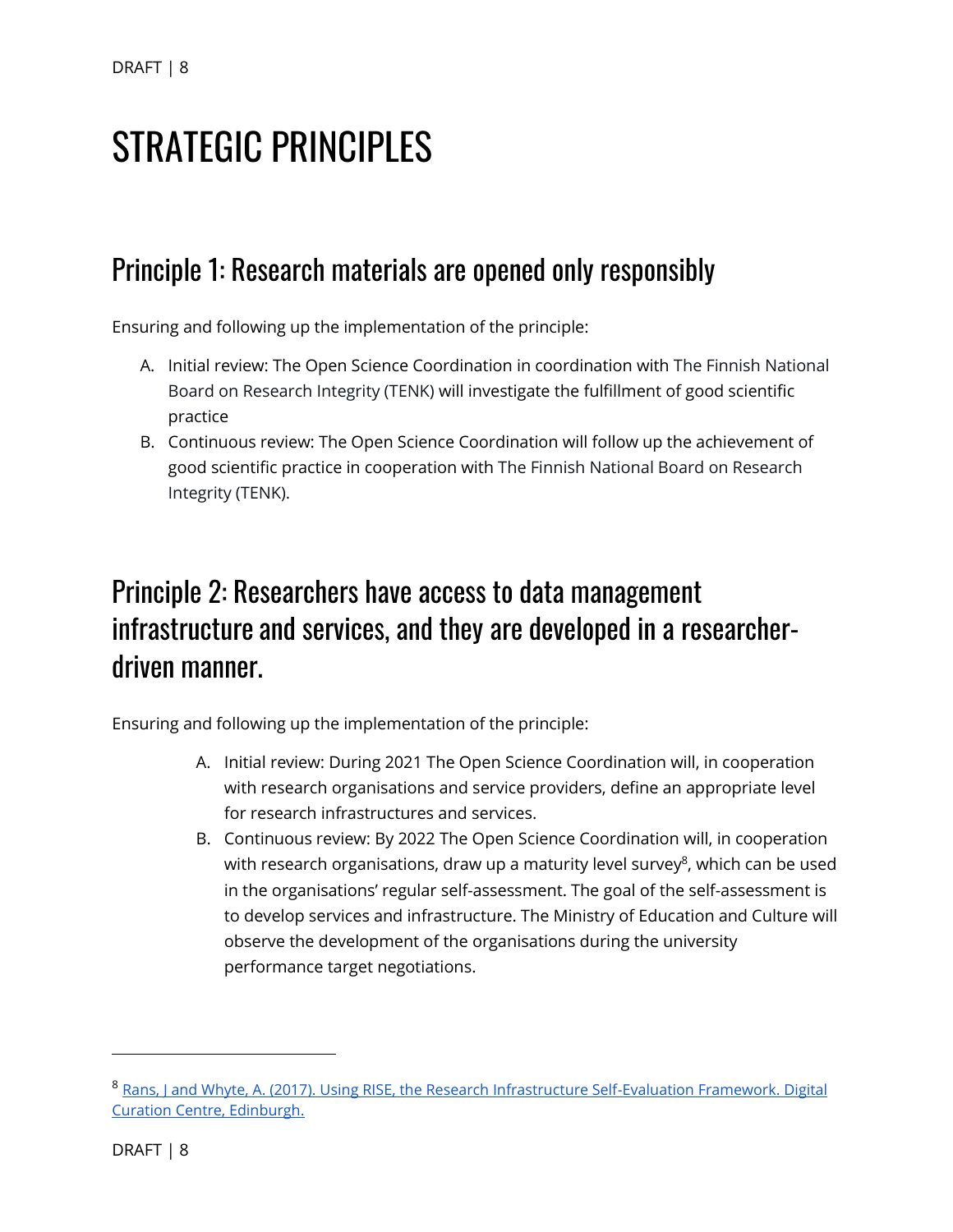### <span id="page-8-0"></span>Principle 3: The researcher's work in promoting good data management practices and opening of research materials is valued in researcher merit criteria

Ensuring and following up the implementation of the principle:

- A. Initial review: By 2022 The Open Science Coordination will issue a recommendation on good practices, on how the promotion of good data management and work on opening research data are taken into account in research work and merit criteria.
- B. Continuous review: The Open Science Coordination will develop, in cooperation with research organisations, indicators and a shared knowledge base which support the implementation of the recommendation. The implementation in research organisations will be observed through regular maturity level surveys.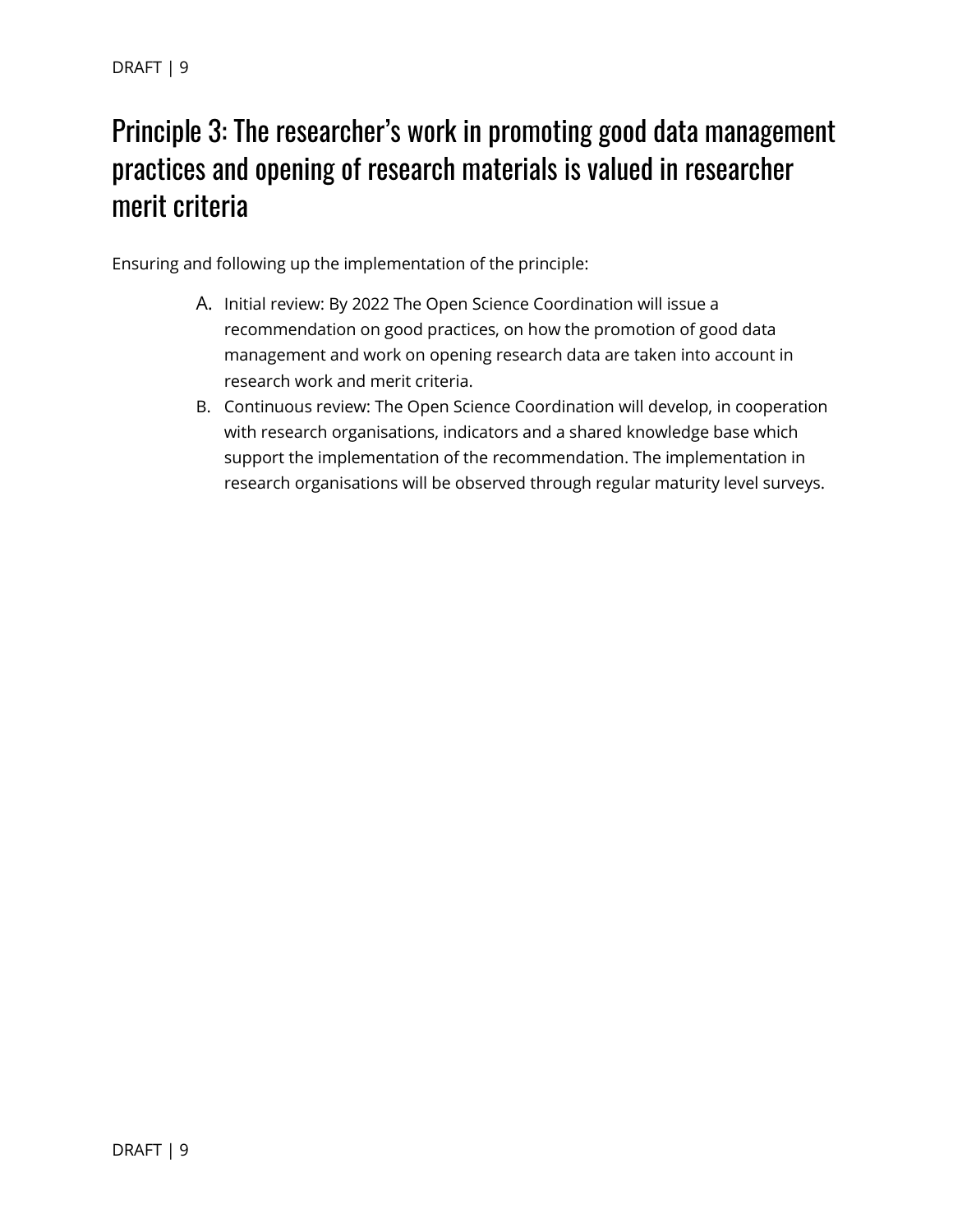# <span id="page-9-0"></span>**POLICY COMPONENT ON OPEN ACCESS TO RESEARCH DATA**

This national policy component is a signpost for the advancement of open access to research data shared by the Finnish research community.<sup>9</sup>

The policy component on open access to research data primarily concerns data that has been produced within or used as part of a research or development process on or after 1.1.2021; and where

● the researcher is working in or affiliated to a Finnish research organisation or is funded by a Finnish research funder.

or

● a research or development project where the research data is collected or used is located in a Finnish research organisation or is funded by a Finnish research funder.

#### <span id="page-9-1"></span>**Objectives and Required Actions**

<span id="page-9-2"></span>**Objective 1: By 2023 all starting research and development projects will have Data Management Plans as part of normal quality management. These Data Management Plans take into account the needs of different scientific disciplines and research life cycles. A well executed Data Management Plan is a prerequisite for open access.**

Required Actions

● By 2022, research organisations provide guidelines, practices and training in data management planning for students, researchers and staff.

<sup>9</sup> Research community is defined according to the *Declaration of Open Science and Research 2020–2025* (2020, 5).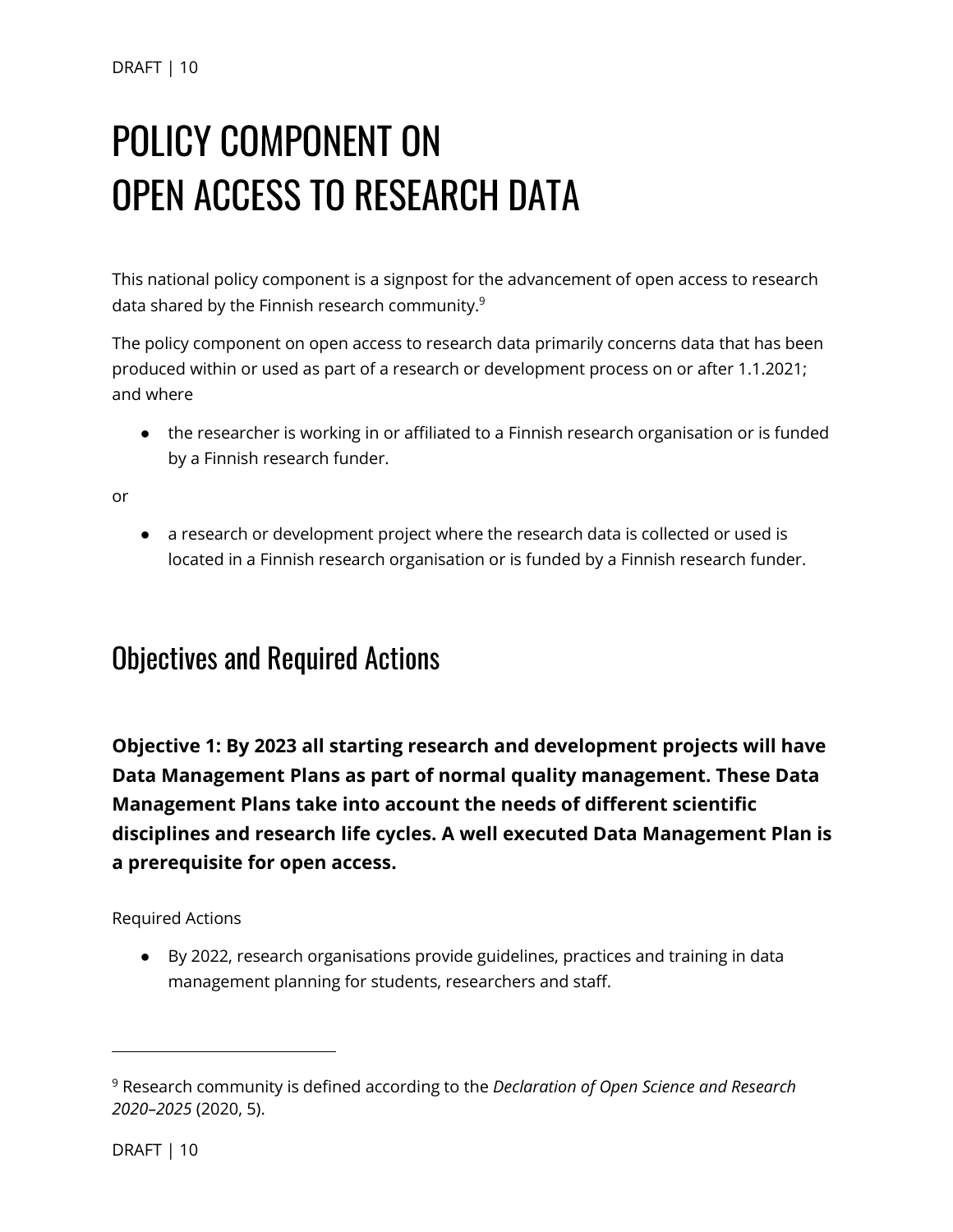- By 2023, research organisations integrate the design and maintenance of Data Management Plans into research and documentation services at each stage of the material's life cycle.
- By 2023, research organisations ensure that thesis supervisors are able to assess and comment on Data Management Plans.
- By 2023, research organisations support research design in such a way that data management and support costs are taken into account.
- Institutions of higher education include data management in undergraduate, graduate, and postgraduate curricula.

#### <span id="page-10-0"></span>**Objective 2: By 2023, research organisations have operating models, through which relevant parties agree on the rights, conditions, and licenses concerning the use of research data. A license specifying sharing and re-use is chosen for all opened research data.**

Required Actions

- The Open Science Coordination will launch a review on legal issues in open science no later than 2021, seeking solutions with the Finnish research community and creating national recommendations for contract models.
- By 2022, research organisations have published clear basic principles on the rights and responsibilities related to research data. Advice and guidance are available for special cases.
- By 2022, research funders and organisations will instruct researchers either that research data should have an appropriate license or that social impact should be achieved through commercialisation.
- By 2022, research organisations will, through multi-professional collaboration, provide comprehensive teaching, training and advice on research data rights and open science licences.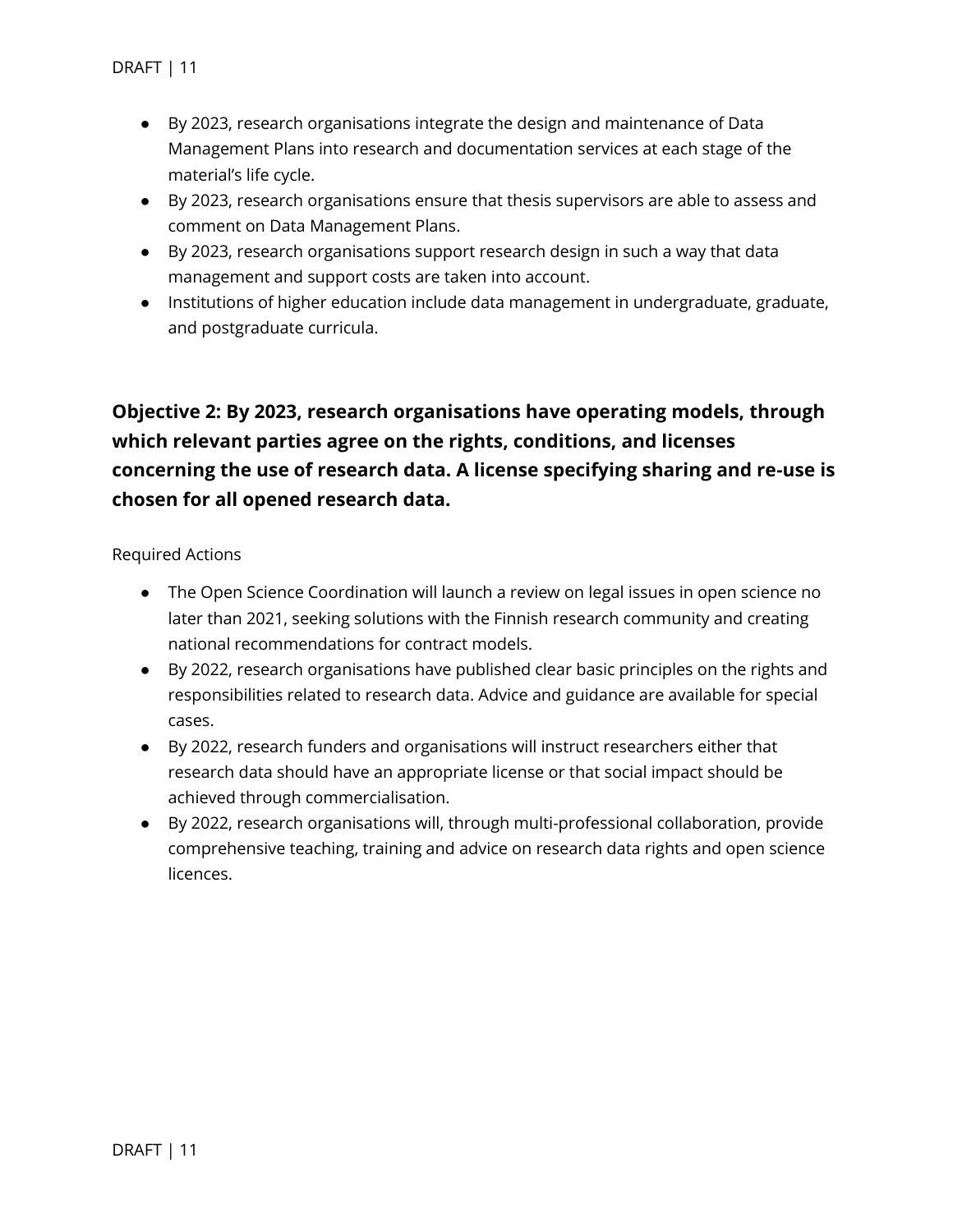#### <span id="page-11-0"></span>**Objective 3: Research data produced in research and development projects ending by 2024 have been documented in such a way that it supports re-use, findability, interoperability and availability.**

Required Actions

- By 2022, research organisations will introduce support services and incentives for researchers for documenting metadata.
- By 2023, research organisations will provide comprehensive training, support, and skills development on research data documentation for different target groups, taking into account the needs of different disciplines and the life cycle of research. Research organisations will also provide tools for implementing documentation of research data.
- By 2023, research organisations will support research planning in such a way that the costs of documentation of materials can be taken into account.
- By 2023, research organisations will draw up their own quality indicators for good data management based on the national maturity level model for the transparency of research data. The organisations will use these indicators to monitor their progress in good data management.

#### <span id="page-11-1"></span>**Objective 4: By 2022, it will be possible to save and store all research data used in the Finnish research community in such a way that the life cycle of research data and good data management is taken into account.**

Required actions

- By 2022, Finnish research organisations will analyse existing services for saving, sharing and storing as well as support services, and identify deficiencies related to existing services. The organisations initiate necessary development measures to rectify these deficiencies.
- By 2025, research organisations will, on the basis of the surveys and recommendations mentioned above, produce and provide adequate services and guidance regarding data storage in accordance with the principles of good data management for researchers and research groups.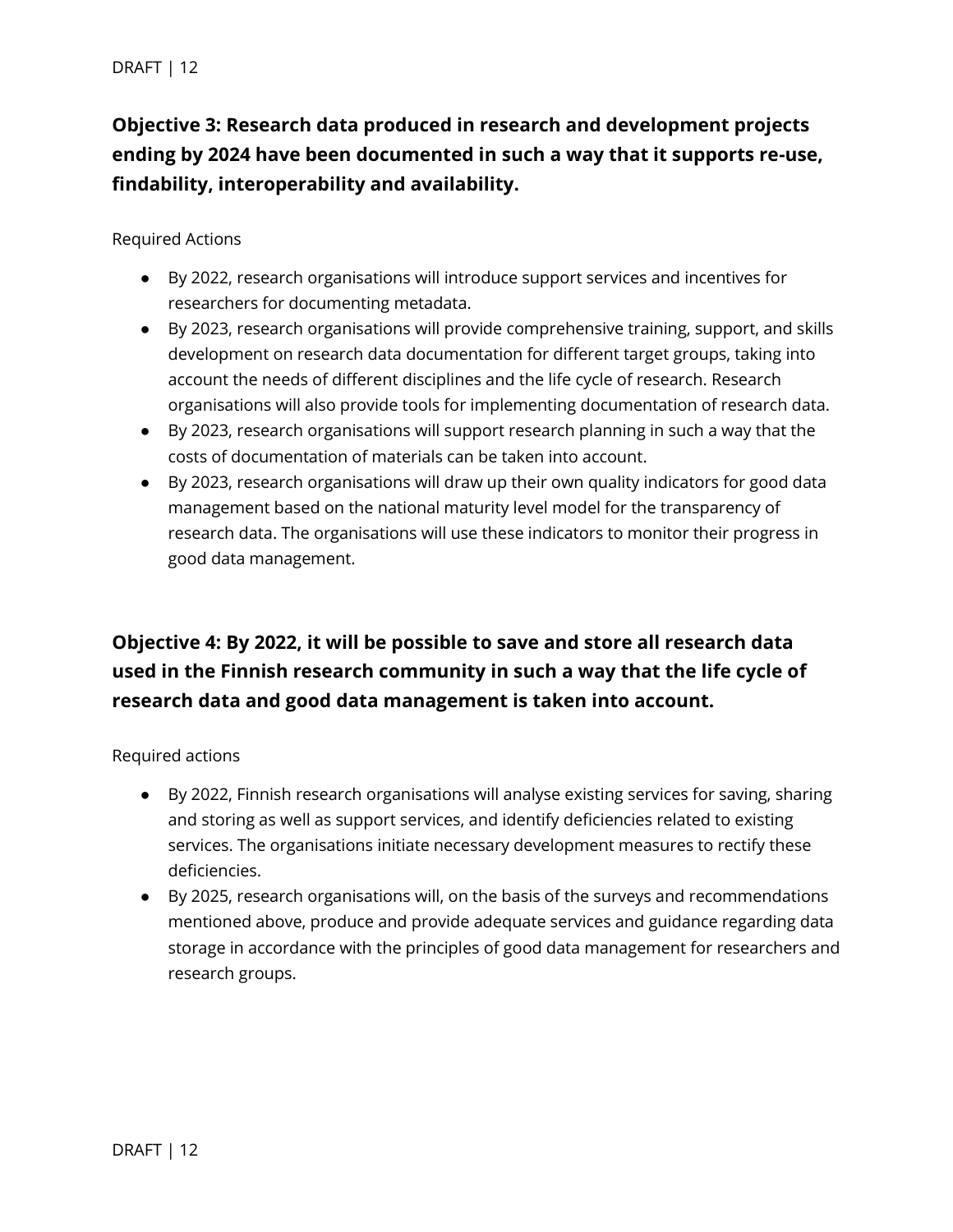#### <span id="page-12-0"></span>**Objective 5: Organisations support and develop new professional roles and multi-professional cooperation in order to develop education and new services**

Required Actions

- The organisations will provide, according to the need of their community and independently or in cooperation, training on good data management for researchers and students at all career stages, teachers, supervisors and support staff by 2022.
- By 2023 necessary professional roles will be described and possible career paths for them will be created. Vocational training will be developed.
- The structure and content of skills and services will be developed in national and international cooperation.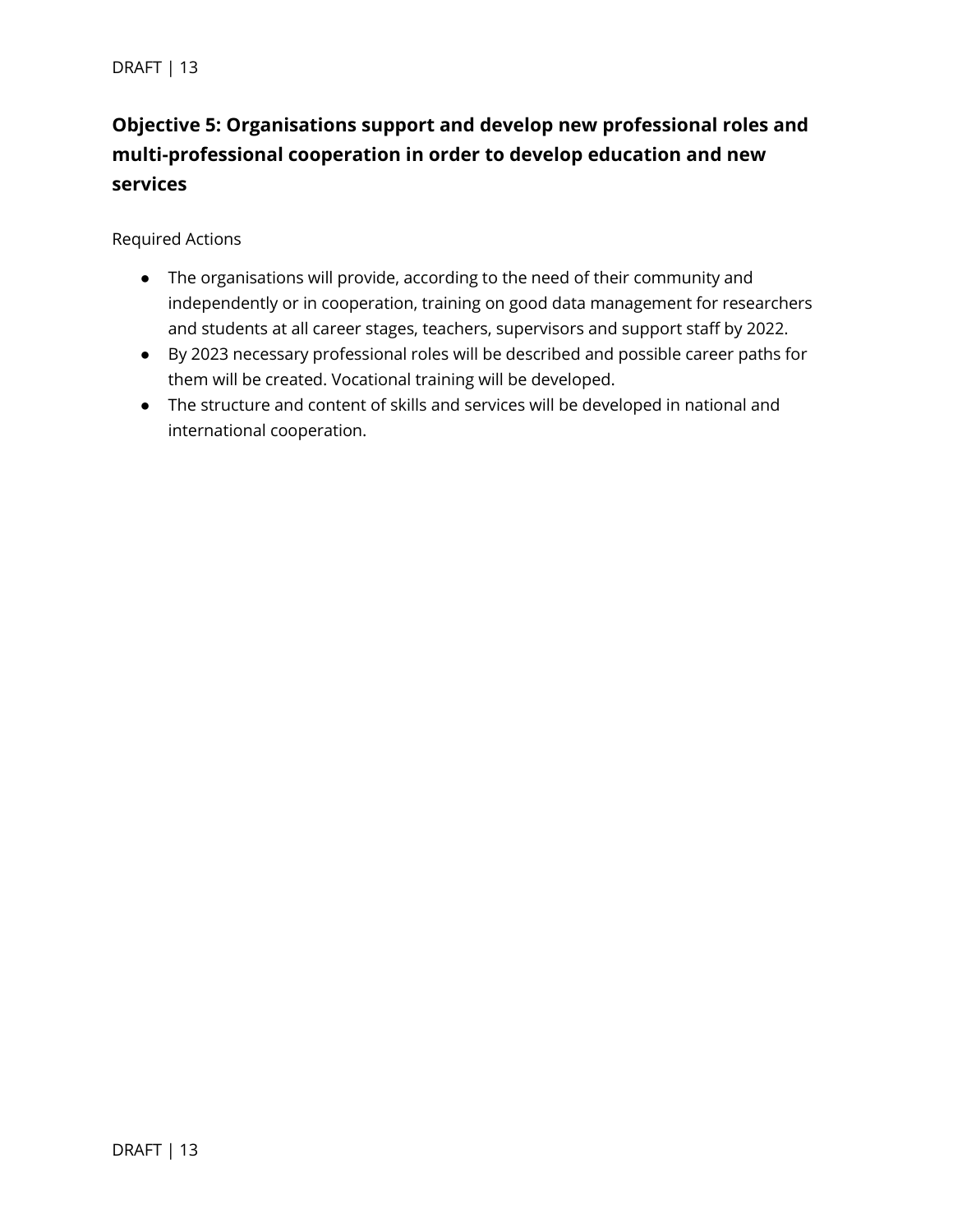## <span id="page-13-0"></span>**SOURCES**

#### **International Sources**

- Ball, A. (2014). DCC How-to Guides: How to License Research Data. Digital Curation Centre, Edinburgh.<http://www.dcc.ac.uk/resources/how-guides>
- European Commission (2018): *Turning FAIR into Reality. Final report and action plan from the European Commission expert group on FAIR data.* [https://op.europa.eu/en/publication-detail/-/publication/7769a148-f1f6-11e8-9982-](https://op.europa.eu/en/publication-detail/-/publication/7769a148-f1f6-11e8-9982-01aa75ed71a1/language-en/format-PDF/source-80611283) [01aa75ed71a1/language-en/format-PDF/source-80611283](https://op.europa.eu/en/publication-detail/-/publication/7769a148-f1f6-11e8-9982-01aa75ed71a1/language-en/format-PDF/source-80611283)
- European Commission (2018): Prompting an EOSC in Practice. Final report and recommendations of the Commission 2nd High Level Expert Group on the European Open Science Cloud. [https://op.europa.eu/en/publication-detail/-/publication/5253a1af](https://op.europa.eu/en/publication-detail/-/publication/5253a1af-ee10-11e8-b690-01aa75ed71a1)[ee10-11e8-b690-01aa75ed71a1](https://op.europa.eu/en/publication-detail/-/publication/5253a1af-ee10-11e8-b690-01aa75ed71a1)
- European Commission, DG Research & Innovation (2016): *Guidelines on Fair Data Management in Horizon 2020.* [https://ec.europa.eu/research/participants/data/ref/h2020/grants\\_manual/hi/oa\\_pilot/h](https://ec.europa.eu/research/participants/data/ref/h2020/grants_manual/hi/oa_pilot/h2020-hi-oa-data-mgt_en.pdf) [2020-hi-oa-data-mgt\\_en.pdf](https://ec.europa.eu/research/participants/data/ref/h2020/grants_manual/hi/oa_pilot/h2020-hi-oa-data-mgt_en.pdf)
- Directive of the European Parliament and of the Council 2019/1024 on open data and the re-use of public sector informatio[n](https://eur-lex.europa.eu/legal-content/FI/TXT/PDF/?uri=CELEX:32019L1024&from=EN) [https://eur-lex.europa.eu/legal](https://eur-lex.europa.eu/legal-content/EN/TXT/PDF/?uri=CELEX:32019L1024&qid=1596524018997&from=EN)[content/EN/TXT/PDF/?uri=CELEX:32019L1024&qid=1596524018997&from=EN](https://eur-lex.europa.eu/legal-content/EN/TXT/PDF/?uri=CELEX:32019L1024&qid=1596524018997&from=EN)
- FORCE11 Group: *Guiding Principles for Findable, Accessible, Interoperable and Re-usable Data Publishing*.<https://www.force11.org/fairprinciples>
- League of European Research Universities (LERU, 2018): *Open Science and its Role in Universities: A Roadmap for Cultural Change.* [https://www.leru.org/publications/open](https://www.leru.org/publications/open-science-and-its-role-in-universities-a-roadmap-for-cultural-change)[science-and-its-role-in-universities-a-roadmap-for-cultural-change](https://www.leru.org/publications/open-science-and-its-role-in-universities-a-roadmap-for-cultural-change)
- Rans, J and Whyte, A. (2017). *Using RISE, the Research Infrastructure Self-Evaluation Framework.* Digital Curation Centre, Edinburgh. [www.dcc.ac.uk/resources/how-guides](http://www.dcc.ac.uk/resources/how-guides)
- RDA FAIR Data Maturity Model Working Group (2020): *FAIR Data Maturity Model: specification and guidelines.* Research Data Alliance.<https://doi.org/10.15497/RDA00045>
- *UK Concordat on Open Research Data (2016):* <https://www.ukri.org/files/legacy/documents/concordatonopenresearchdata-pdf/>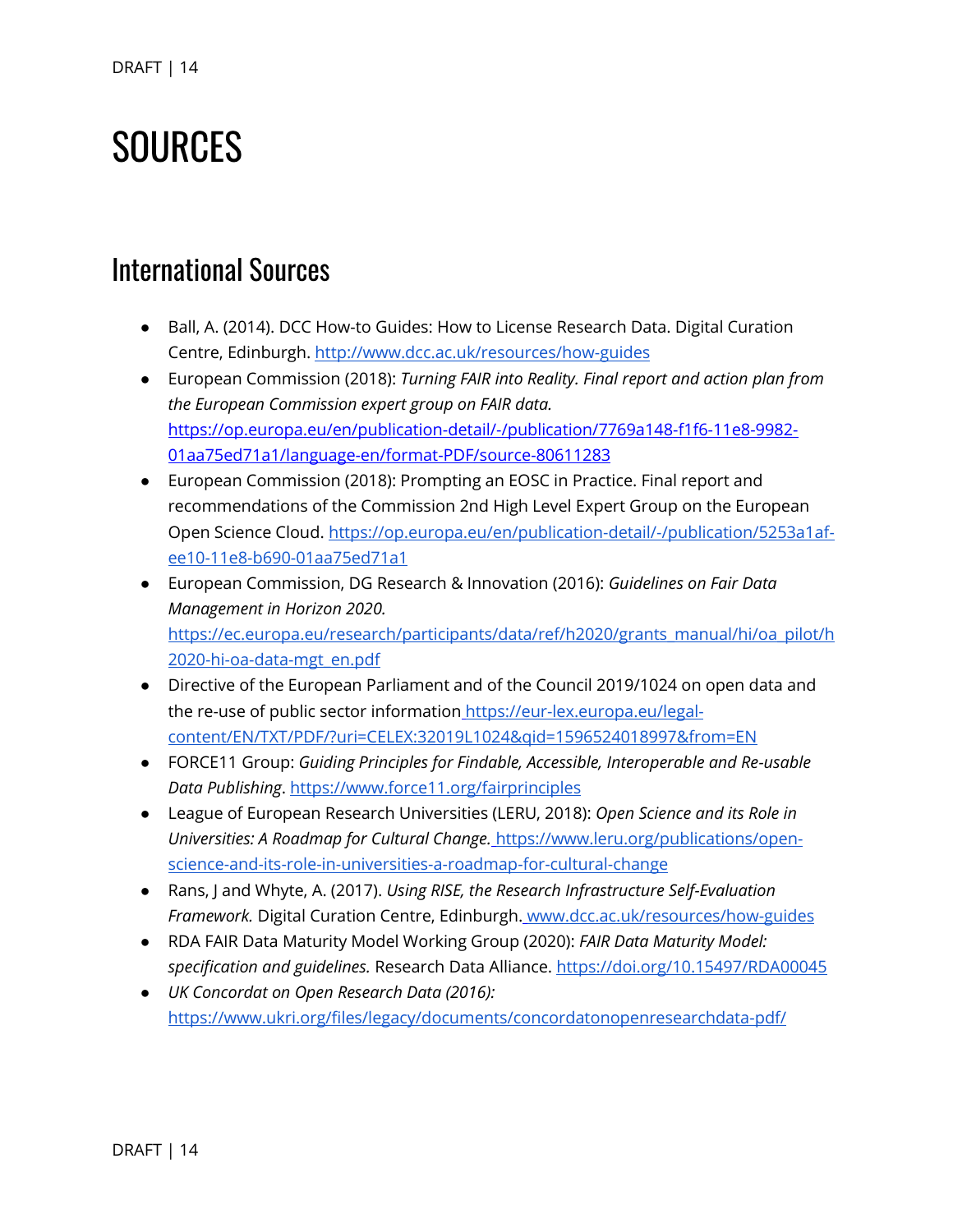### **Finnish Sources**

- Avointiede.fi (2019): Central policies and publications of the Open Science and Research Initiative: [https://avointiede.fi/en/policies/policies-open-science-and-research](https://avointiede.fi/en/policies/policies-open-science-and-research-finland/open-science-and-research-initiative)[finland/open-science-and-research-initiative](https://avointiede.fi/en/policies/policies-open-science-and-research-finland/open-science-and-research-initiative)
- Avointiede.fi (2019), *Additional instructions for planning the management of sensitive and confidential data*: <http://doi.org/10.5281/zenodo.3247282>
- Avointiede.fi (2020): Policy for Open Access to Scholarly Publications National Policy and Executive Plan by the Research Community in Finland 2020–2025. <https://doi.org/10.23847/isbn.9789525995206>
- Finnish Committee for Research Data (2018): *Tracing Data: Data citation roadmap for Finland.* <http://urn.fi/URN:NBN:fi-fe201804106446>
- Fuchs, S. & Kuusniemi, M. E. (2018): *Making a research project understandable - Guide for data documentation.* <http://doi.org/10.5281/zenodo.1914401>
- Parland-von Essen, J., Fält, K., Maalick, Z., Alonen, M., & Gonzalez, E. (2018). *Supporting FAIR data: Categorization of research data as a tool in data management.* Informaatiotutkimus, 37(4).<https://doi.org/10.23978/inf.77419>
- Finnish Social Science Data Archive: *Data Management Guidelines*. <https://www.fsd.tuni.fi/aineistonhallinta/fi/>
- UNIFI (2018)[:](https://www.unifi.fi/wp-content/uploads/2019/04/UNIFI_Avoimen_tieteen_ja_datan_toimenpideohjelma.pdf) *Open Science and Data Action Programme.* [https://www.unifi.fi/wp](https://www.unifi.fi/wp-content/uploads/2019/04/UNIFI_Open_Science_and_Data_Action_Programme.pdf)[content/uploads/2019/04/UNIFI\\_Open\\_Science\\_and\\_Data\\_Action\\_Programme.pdf](https://www.unifi.fi/wp-content/uploads/2019/04/UNIFI_Open_Science_and_Data_Action_Programme.pdf)[f](https://www.unifi.fi/wp-content/uploads/2019/04/UNIFI_Avoimen_tieteen_ja_datan_toimenpideohjelma.pdf)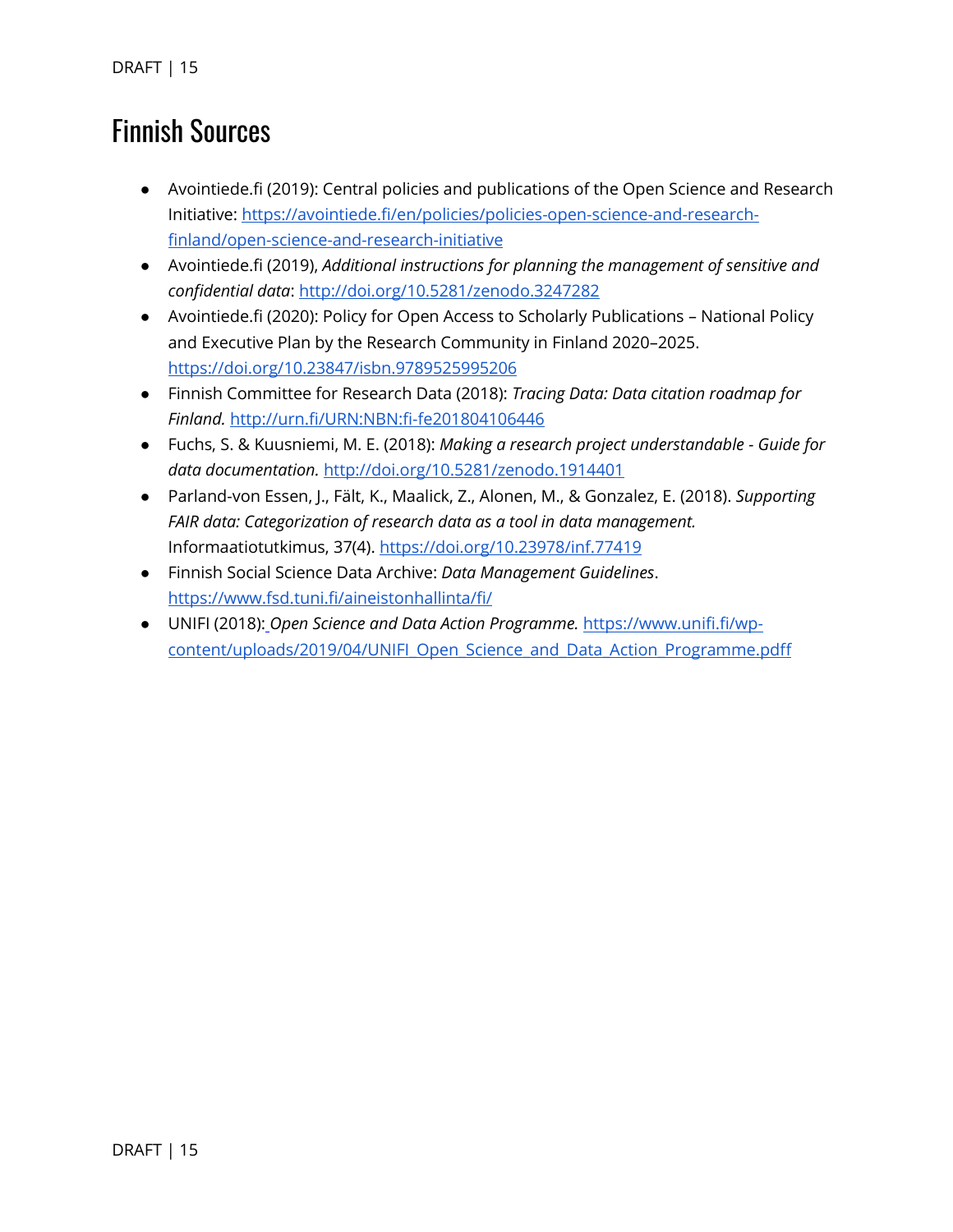## <span id="page-15-0"></span>Appendix 1: Actions Timeline 2021-2025

### 2021

- A shared specification of the appropriate level for research infrastructures and related services.
- A joint survey on legal issues in open science, solution seeking and recommendations for contractual models.
- Support services and researcher incentives for documentation of metadata
- Analysis of services for saving, sharing, and storing, launch of necessary development measures.

### 2022

- A shared maturity level survey model as a tool for self-assessment in organisations.
- Shared recommendations for the acknowledgement of work on data management and opening research data as well as related solutions for merit criteria.
- Organisations have comprehensively designed instructions and training for data management and implement them.
- Organisations have clear basic principles for agreements on rights and responsibilities concerning research data.
- Organisations have drawn up guidelines on the licensing or commercialisation of research data.
- Suitable locations for saving and storing research data which takes its life cycle into account and follows good data management.

### 2023

● Research and development projects have Data Management Plans which take into account the needs of disciplines and the life cycle of research data.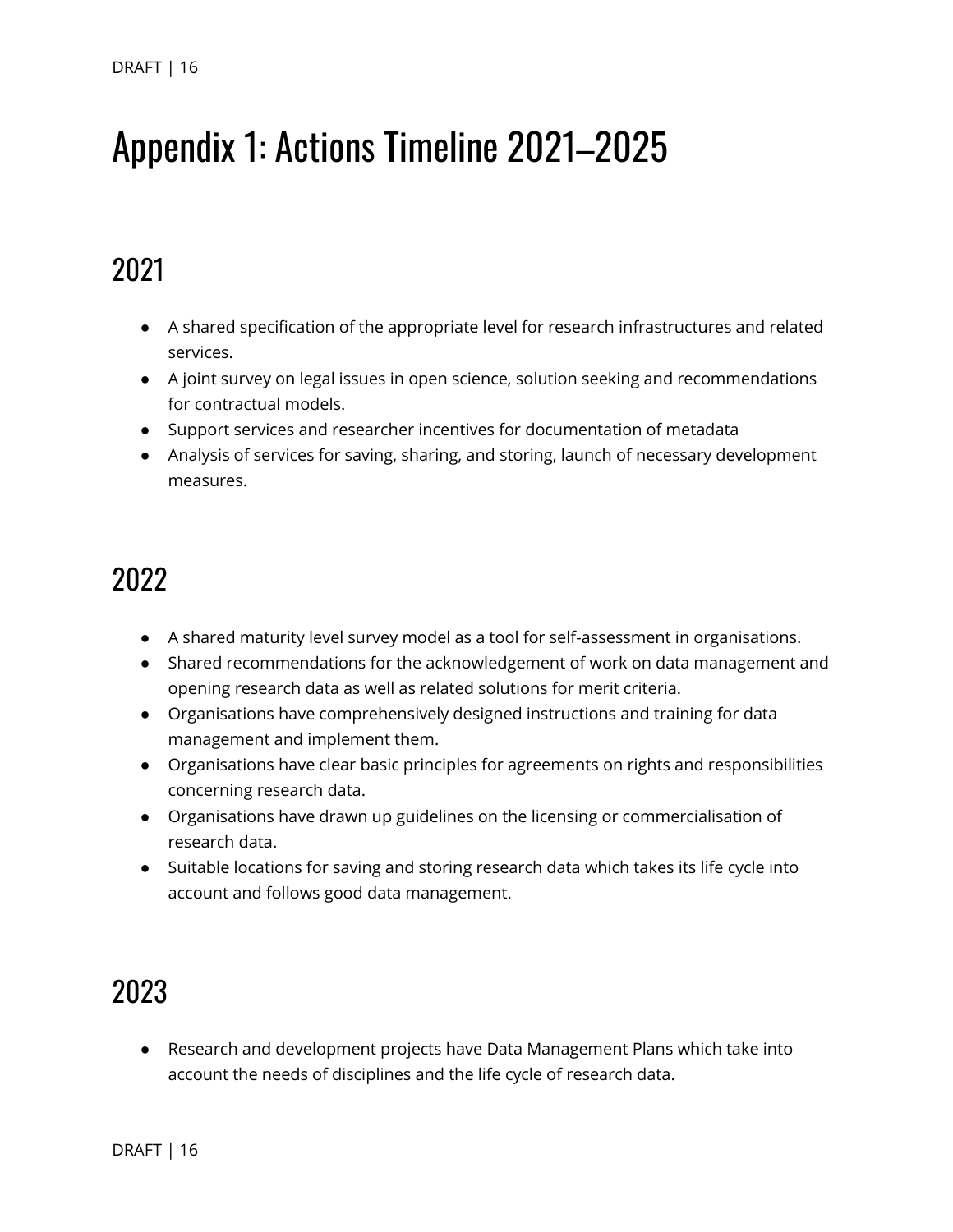- Organisations have included the preparation and maintenance of Data Management Plans as part of research and service processes.
- Thesis supervisors are able to evaluate and comment on Data Management Plans.
- Research planning includes preparation for the costs of data management and support (including the costs of documentation).
- Organisations have operating models for agreements on research data.
- License selection is implemented for research data that is to be opened.
- Organisations offer comprehensive documentation support, services and tools that take into account the needs of different disciplines and the research life cycle.
- Organisations have prepared quality indicators for data management as part of developing their self-assessment.
- Descriptions of professional roles and creating career paths.
- Development of vocational education and training

### 2024

- Research data is documented as part of the finalisation process of research and development projects
- Organisations have instructions and adequate support services for researchers and research groups for saving and storing research data (including long-term storage).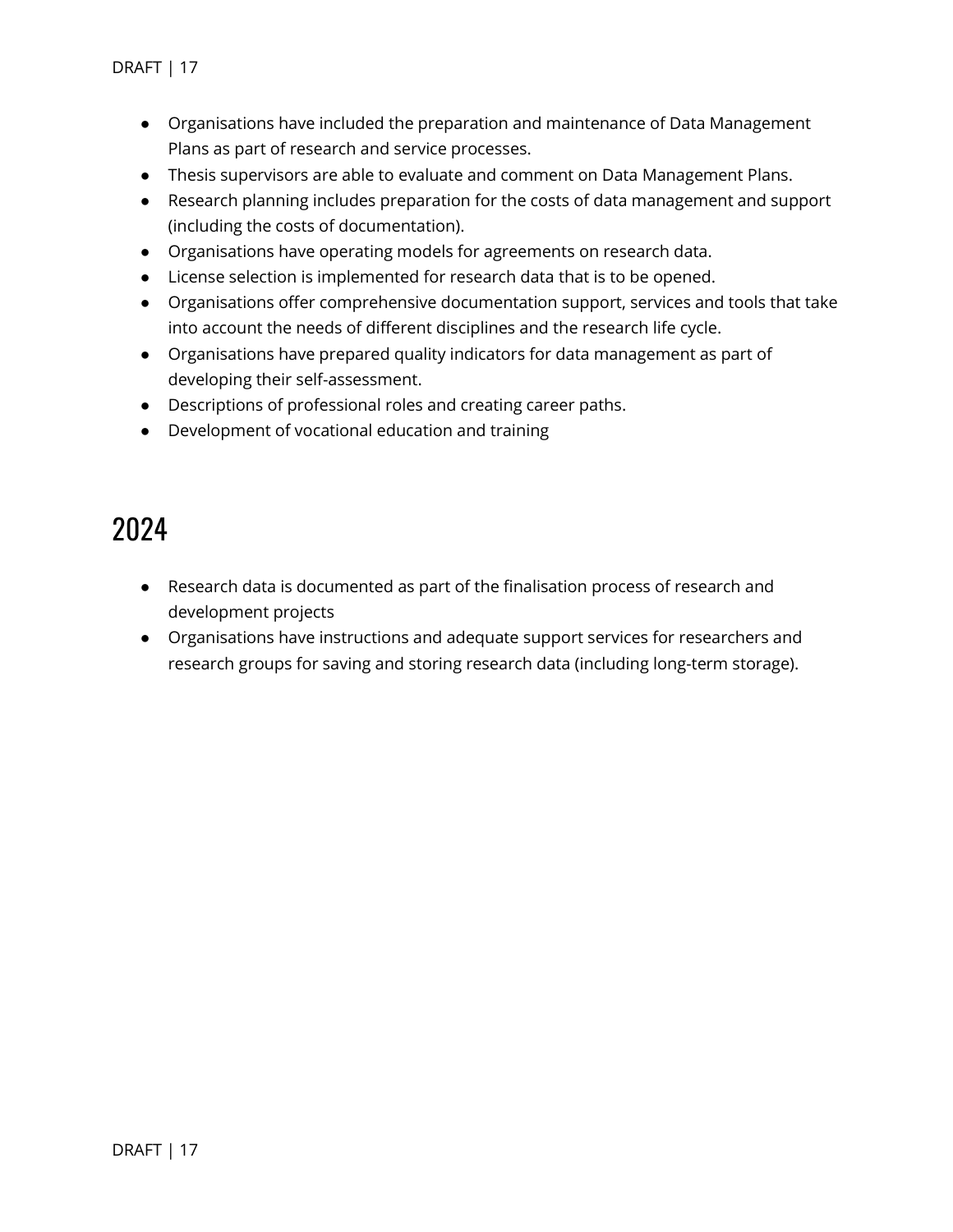## <span id="page-17-0"></span>Appendix 2: Members of the Working Group

| <b>Name</b> | <b>Surname</b>              | Organisation                                              |
|-------------|-----------------------------|-----------------------------------------------------------|
| Nina        | Edgren-Henrichson           | The Society of Swedish Literature in Finland              |
| Pamela      | Gustavsson                  | The Society of Swedish Literature in Finland              |
| Nina        | Järviö (secretary -03/2020) | <b>TSV</b>                                                |
| Meri-Tuulia | Kaarakainen                 | University of Turku                                       |
| Miki        | Kallio                      | University of Oulu                                        |
| Anu         | Kantola                     | Natural Resources Institute                               |
| Liisa       | Karlsson                    | University of Helsinki                                    |
| Olli-Pekka  | Kaurahalme                  | University of Turku                                       |
| Joona       | Koiranen                    | Metropolia University of Applied Sciences                 |
| Mari Elisa  | Kuusniemi                   | University of Helsinki/Tuuli                              |
| Heidi       | Laine                       | <b>CSC</b>                                                |
| Kristina    | Linnovaara                  | The Society of Swedish Literature in Finland              |
| Riku        | Louhimo                     | Finnish Institute of Occupational Health                  |
| Juuso       | Marttila                    | University of Jyväskylä                                   |
| Juhani      | Naskali                     | University of Turku                                       |
| Anssi       | Neuvonen                    | <b>VTT</b>                                                |
| Maria       | Niku                        | The Finnish Literature Society                            |
| Susanna     | Nykyri                      | <b>Tampere University</b>                                 |
| Turkka      | Näppilä                     | <b>Tampere University</b>                                 |
| Pekka       | Orponen (chair -05/2020)    | Aalto University & Finnish Committee for<br>Research Data |
| Seliina     | Päällysaho                  | Seinäjoki University of Applied Sciences                  |
| Antti       | Pursula                     | CSC                                                       |
| Maria       | Rehbinder                   | Aalto University                                          |
| Mari        | Riipinen                    | University of Turku                                       |
| Sulevi      | Riukulehto                  | Ruralia Institute, University of Helsinki                 |